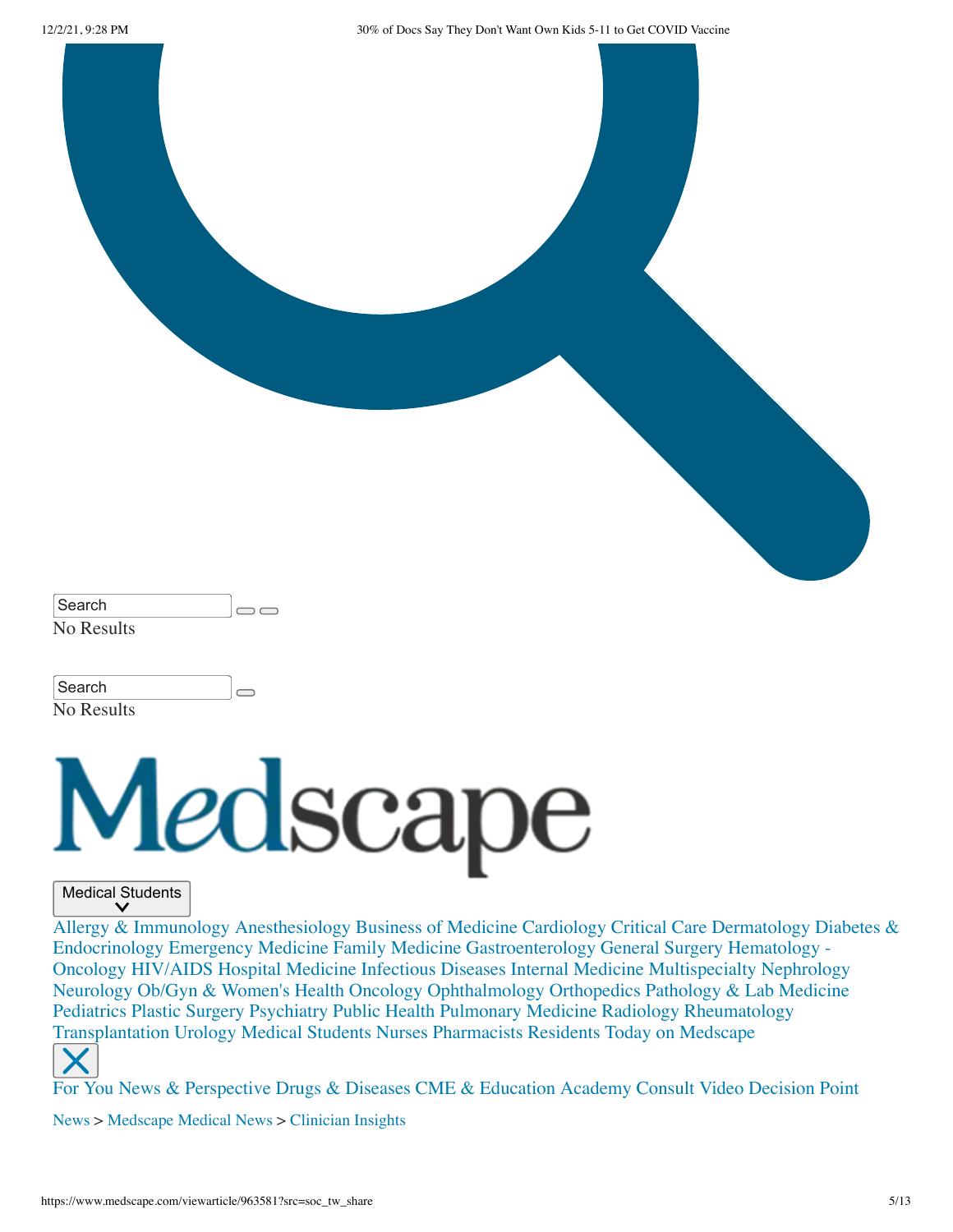# 30% of Docs Say They Don't Want Own Kids 5-11 to Get COVID Vaccine

Marcia Frellick

November 23, 2021

[117](javascript:initComments()) | Add to Email Alerts

### *[Editor's note: Find the latest COVID-19 news and guidance in Medscape's Coronavirus](https://www.medscape.com/resource/coronavirus)*

A Medscape [poll](https://www.medscape.com/viewarticle/962173) on clinicians' confidence surrounding the COVID-19 vaccine for kids ages 5- 11 showed significant hesitancy.

Among physician respondents who have children in that age group, 30% said they would not want their children to be vaccinated; 9% were unsure. For nurses/advanced practice registered nurses (APRNs), more (45%) said they did not want their kids to get the COVID-19 vaccine; 13% were unsure. Among pharmacists, 31% said they would not get them vaccinated and 9% were unsure.

Clinicians were more likely to want vaccinations for their kids 5-11 than were 510 consumers polled by WebMD at the same time. Overall, 49% of the consumers who had kids that age did not want them to get the COVID-19 vaccine.

On November 2, Centers for Disease Control and Prevention (CDC) Director Rochelle P. Walensky, MD, MPH, [endorsed](https://www.cdc.gov/media/releases/2021/s1102-PediatricCOVID-19Vaccine.html) the CDC Advisory Committee on Immunization Practices' recommendation that children 5-11 be vaccinated with the Pfizer-BioNTech pediatric vaccine. That decision expanded vaccine recommendations to about 28 million children in the United States.

The CDC [states](https://www.cdc.gov/coronavirus/2019-ncov/vaccines/different-vaccines/Pfizer-BioNTech.html) that, in clinical trials, the Pfizer vaccine had more than 90% efficacy in preventing laboratory-confirmed COVID-19 infection in children 5 to 15 years old, and that the immune response in children ages 5-15 equaled the immune response in people 16 to 25 years old.

The Medscape poll, fielded from November 3 to November 11, included 325 physicians, 793 nurses/APRNs, and 151 pharmacists.

### How Safe Is the Vaccine?

Clinicians were asked how confident they were that the vaccine is safe for that age group, and 66% of physicians, 52% of nurses/APRNs, and 66% of pharmacists said they were somewhat or very confident.